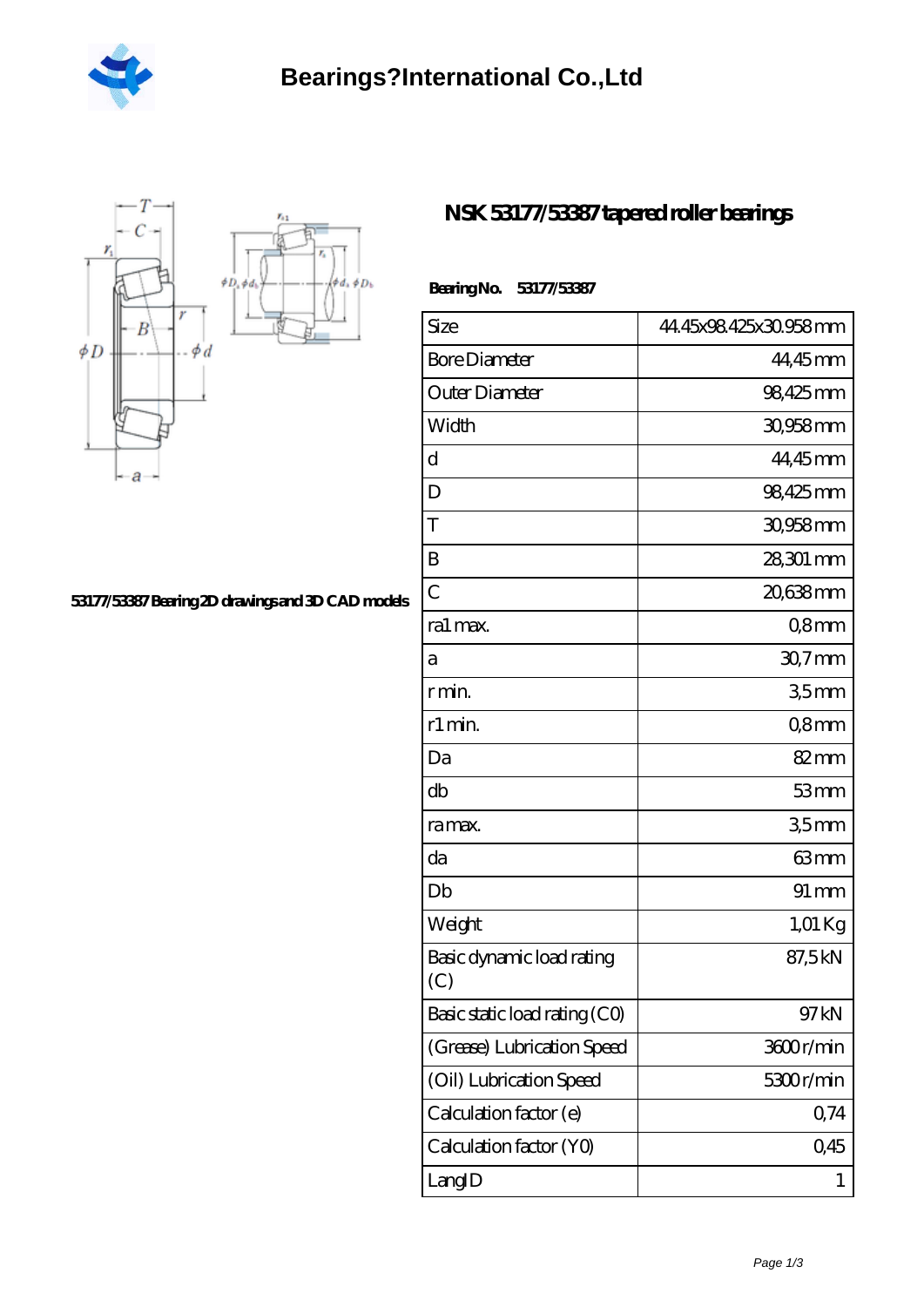

| ALP23           | $\overline{O}$ |
|-----------------|----------------|
| outer r         | 08             |
| ALP22           | 30             |
| D               | 98425          |
| ALP21           | 52             |
| SHOG_yobi       | 53177R/53387R  |
| RAr             | 98508          |
| inner r         | 35             |
| GRS rpm         | 3600           |
| $D_b$           | 91             |
| $D_a$           | 82             |
| DE              | 78337          |
| <b>SLR</b>      | 18             |
| Prod_Type3      | TRBSR_ID_A     |
| BETA            | $\overline{4}$ |
| ALPHA           | 26.25          |
| SDM_            | 67.784         |
| DA1             | 13741          |
| DA <sub>2</sub> | 11.259         |
| hidYobi         | 53177/53387    |
| Y1              | 081            |
| $B_{-}$         | 28301          |
| Oil rpm         | 5300           |
| hidTable        | ecat_NSTPRI    |
| Y <sub>O</sub>  | 045            |
| inner ra        | 35             |
| outer rb        | 08             |
| CO              | 97             |
| <b>CUP</b>      | 0.442          |
| $\mathsf{e}$    | 0.74           |
| DA              | 12518          |
| BET21           | 8              |
|                 |                |